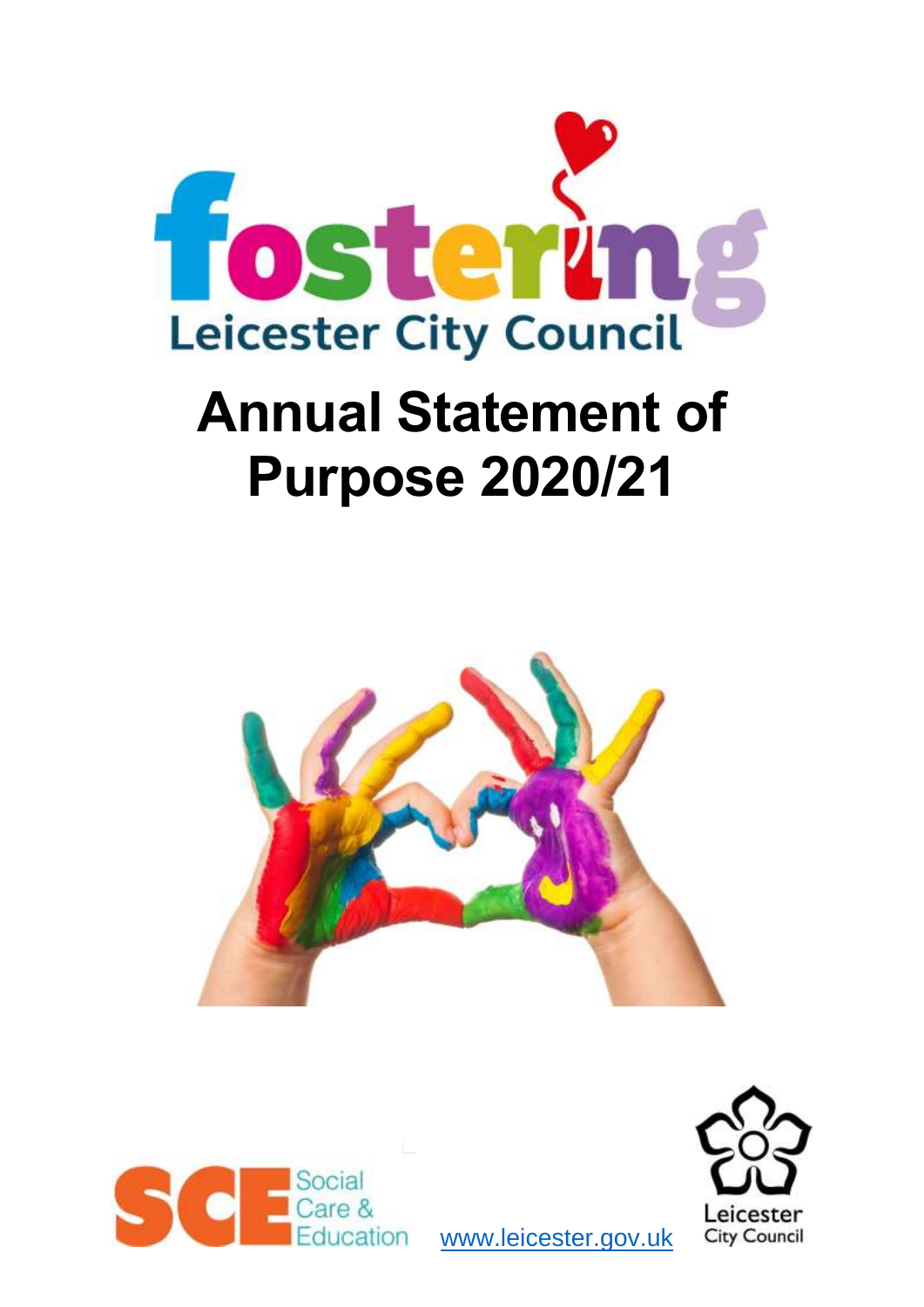# **Purpose**

As a Fostering Service in England we are required to product a written Statement of Purpose each year which sets out details of our services and how we will meet our commitment to providing high-quality care and support for our children, young people and foster families.

The Statement of Purpose is available to all staff, prospective carers, children and young people, parents and other professionals in a variety of formats. You can find the most up to date copy on our website [www.leicester.gov.uk/fostering.](http://www.leicester.gov.uk/fostering)

# **Summary**

In Leicester City the Fostering Service are essential in supporting our delivery of high-quality care and support for our looked after children, allowing them to live and thrive in a family home.

The service allows our children and young people to live in safe, stable and appropriately matched foster families.

Our aim for children who are cared for is that that they will have a clear understanding of why they are looked after by the local authority, be given an opportunity to make sense of their experiences, knowing who is there to support them to achieve their goals and lead successful lives.

The Statement of Purpose explains the aims, objectives and services provided by Leicester City Council Fostering Service, as well as details about our complaints and quality assurance services.

The primary aim of the Fostering Service is to ensure that children who require a foster care placement, are placed within a caring and supportive family that can meet their needs during childhood and beyond.

We are committed to supporting our foster families and continue to develop our support offer. More information about the fostering service and the support offered can be found in our Foster Carers Handbook available at [www.leicester.gov.uk/fostering.](http://www.leicester.gov.uk/fostering)

If you have any questions about the information contained in this Statement of Purpose, please contact the fostering team on 0116 454 4510.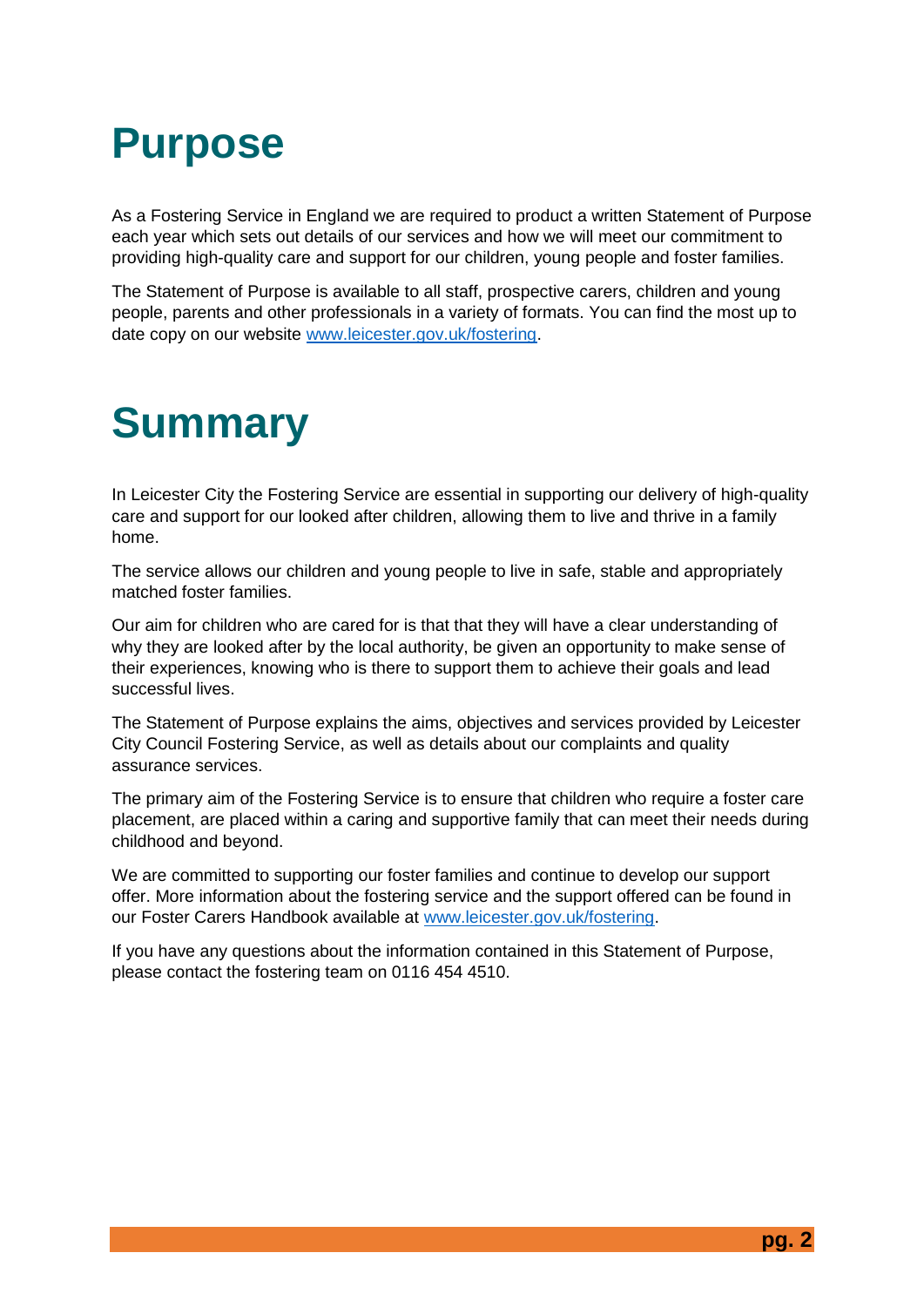# **Our Aims and Objectives**

The primary aim of the Fostering Service is to ensure that children, who require a foster care placement, are placed within a caring and supportive family that can meet their needs during childhood and beyond.

### **Objectives**

- To provide a skilled and flexible fostering service that can meet the wide range of assessed needs of children and young people requiring foster care placements.
- To recruit, assess and approve enough foster carers who live in the Leicester area, ensuring as far as possible that children can be placed in the local area.
- To assist and maintain appropriate links for children placed in foster care with family, community, schools and friends.
- To match children and young people to foster placements that can meet their assessed needs, taking into consideration the views of the child as part of this process.
- To support children placed with friends and family outside the Leicester area, where the placement is in their best interests.
- To place siblings together wherever possible; and where this is not possible due to safeguarding or other reasons, determined efforts will be made to reunite siblings as soon as is possible and where appropriate.
- To consider race, language, culture, religion, gender, gender orientation and ability, when matching carers to the needs of children.
- To support the implementation of the child's Placement Plan, Care Plan or young person's Pathway Plan in conjunction with other relevant partners.
- To support placement stability, including where appropriate, availability of the placement to the young person after they reach the age of 18 years
- To provide a designated supervising social worker to each foster carer, and ensure foster carers receive good quality support and training to assist them to provide the best parenting for children in their care.
- To work in partnership and openness with foster carers and all other partners who are involved in supporting the child or young person's welfare.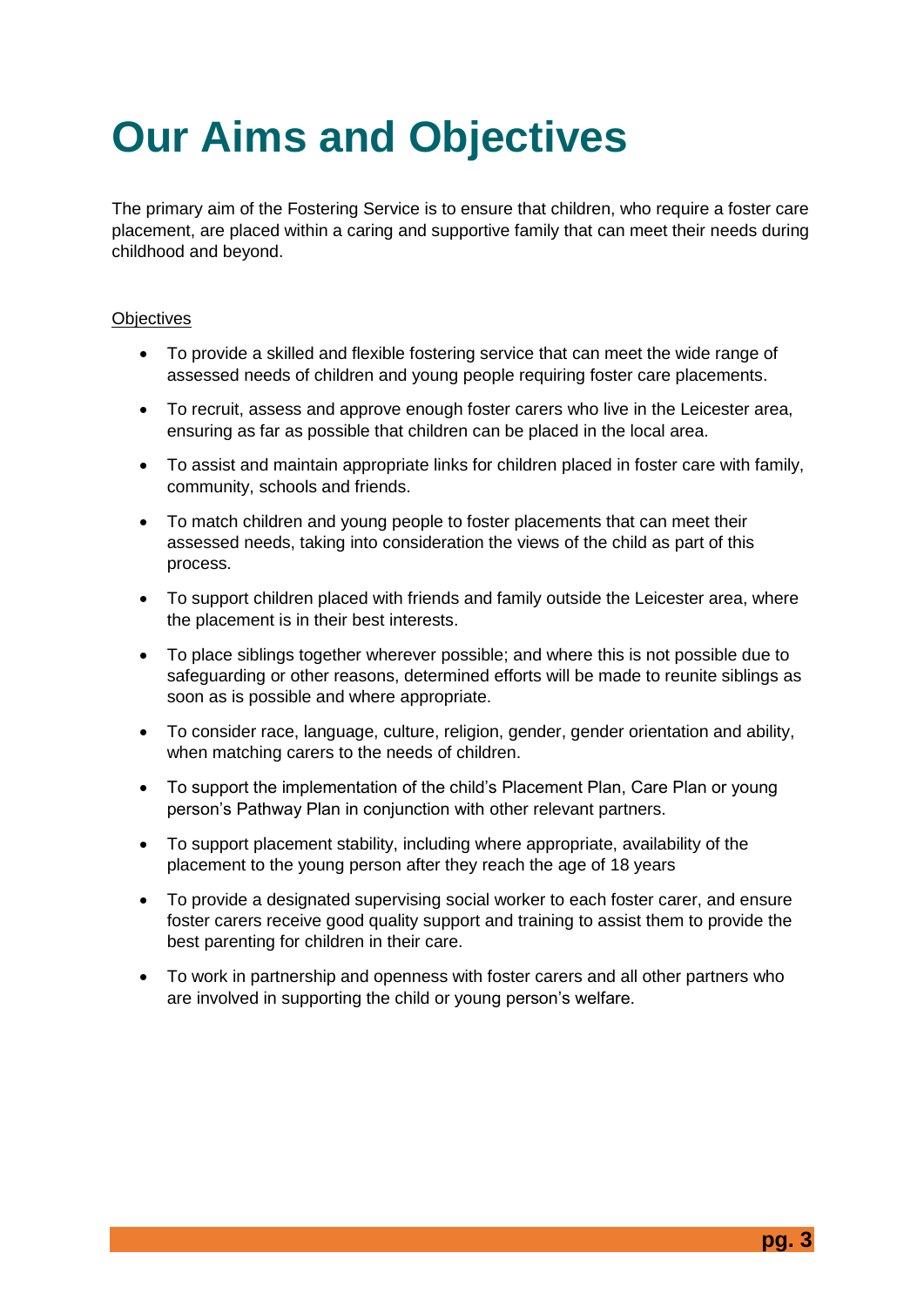# **Our Principles**

The Fostering Service believes:

- Children in foster care are entitled to experience a family life in which they feel loved and secure in the same way as any other child.
- Children should be encouraged to be proud of their heritage and background and to reach their full potential, celebrating their talents and achievements into adulthood.
- Foster families are recognised as often providing the basis for positive change in a child's life, leading them to grow and develop to become successful adults.
- Children should be consulted, involved and listened to, with appropriate consideration given to their views concerning important decisions affecting their lives.
- The specific needs of disabled children should be carefully considered when making and supporting foster placements.
- Children and young people should be supported and encouraged to maintain links and contact with their families and communities of origin, and foster carers will be encouraged to support these efforts.
- Children should not be allowed to 'drift' in care and be prepared for permanency as determined by their care plan, whether this be reunification with family, adoption, permanent foster care or independence.
- Children should be safeguarded in care and be protected from harm including against other actions by children or young people themselves.
- The fostering service and foster carers will operate within the practice and policies agreed by Leicester Safeguarding Children Partnership Board.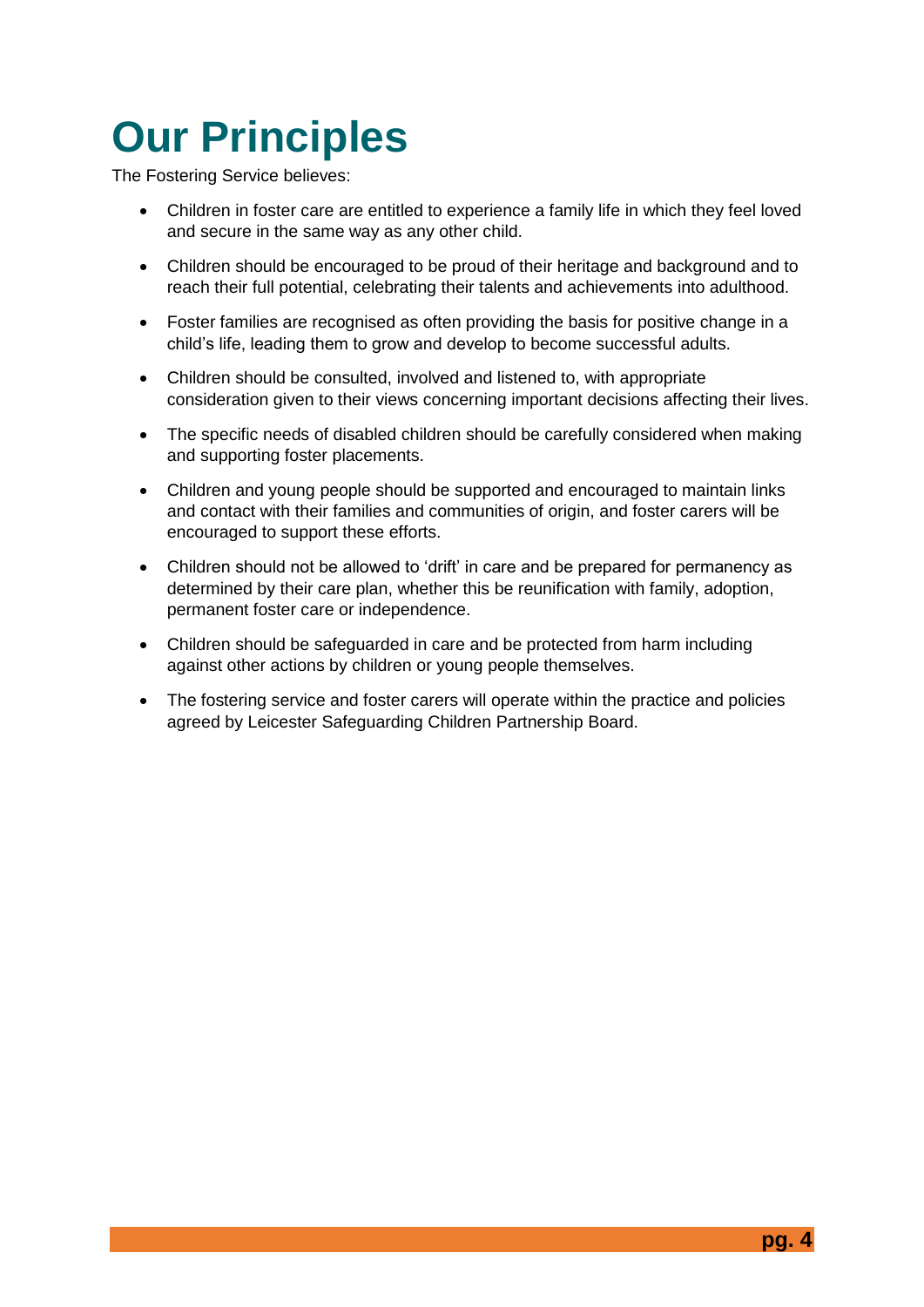# **The Service**

### **Service Manager:** Georgina Oreffo

**Service Address:** Sovereign House, Princess Road West, Leicester LE1 6TR.

**Telephone:** 0116 454 4506

In the absence of the Fostering Service Manager, Mike Evans (Service Manager – Placement & Commissioning) deputises as Service Manager, (0116) 454 4500.

The fostering service employs 4 (Full Time equivalent) Team Managers, 22 (full or part time) Supervising Social Workers, a Publicity Officer, and an Enquiry Officer. The service is supported by a small team of business support administrative staff.

#### **Recruitment Team**

Team Manager

#### **Supervision and Support Teams**

Team Manager (p/t x 2)

Team Manager (p/t)

#### **Kinship Assessment Team**

Team Manager

#### **Children and Families Support Team (CFST)**

#### Team Manager

The CFST provide various direct therapeutic interventions with foster children and foster carers experiencing placement difficulties, including specialist advice and training.

#### **Additional Notes**

Leicester City Council is an approved Fostering Service provider and is inspected by Ofsted.

The Fostering Service is managed by a Service Manager supported by dedicated Team Managers (Standard 17)

The Head of Service, Child Safeguarding Quality Assurance is the Agency Decision Maker (Standard 14)

Leicester City Fostering Panel is constituted in accordance with regulations. (Standard 14)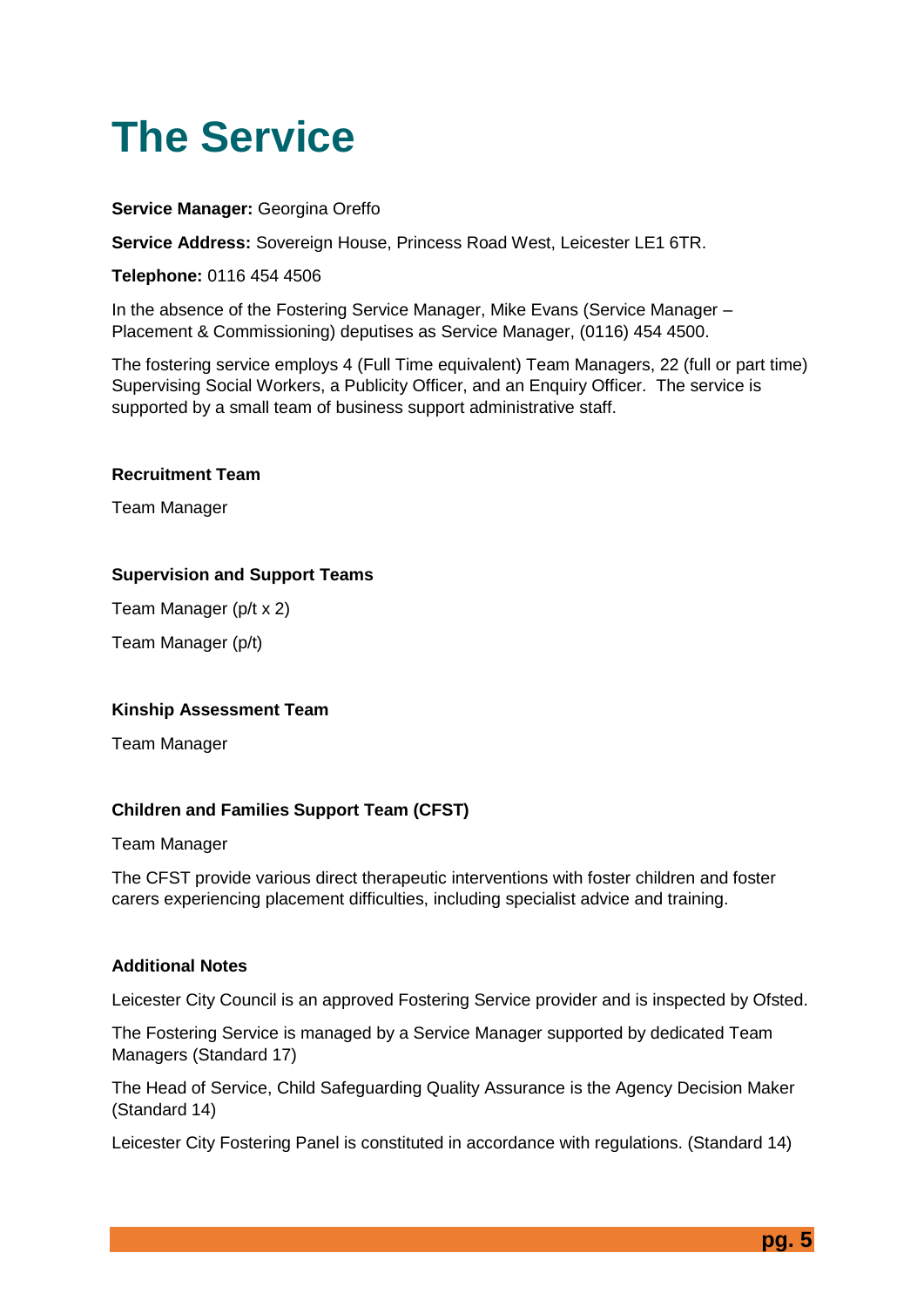# **Recruitment**

The Fostering Service recruits, assesses and approves new foster carers. The service supports individuals and families from different cultural, ethnic and religious backgrounds and from all parts of the community, who can bring a variety of experiences to the fostering task and help to support our children and young people in care.

### **Mainstream Foster Carers**

The Fostering Service provides an enquiry officer who anyone interested in fostering can call in person, or alternatively, visit our website, email or phone to request information. An information pack including a Registration of Interest Form is sent to enquirers within 24 hours.

Recruitment of carers is planned to maximise interest in foster care. Recruitment campaigns are supported by a dedicated publicity officer. Regular foster carer recruitment events are held throughout the year and target specific campaigns e.g. National Foster Care Fortnight.

Recruitment is focused on the areas of greatest need i.e. permanent placements, sibling groups, teenagers, disabled children's respite, mixed heritage, Black and Asian children, and geographical areas that are underrepresented with foster carers.

On completion of the Registration of Interest Form, Local Authority checks are carried out, and a phone interview completed. If the application is successful an initial visit is arranged where further discussion will take place to establish, for example, whether the prospective carers are likely to have sufficient space, and time, to foster and more information about the task of fostering is given.

After a Stage 1 agreement form being completed, the service will carry out Disclosure and Barring Service (DBS) checks, Probation, CAFCASS, health visitor/schools' references (if the prospective carers have children) and character references. Applicants must have full health assessments completed by their own GP.

Prospective carers will be invited to commence the assessment process and complete the Stage 2 Assessment Agreement subject to satisfactory checks and references. An assessment will usually take 3-4 months involving approximately 8 visits (now completed virtually). A specific form designed by the British Association for Adoption and Fostering (BAAF) is used for assessment and is competency based. Applicants will be invited to attend a pre-approval course, called "Skills to Foster" and currently they are required to complete 4 on-line training courses.

Following the assessment, the social worker will write a report, which is read, amended if necessary and signed by the applicant. The report is submitted to a Fostering Panel whose task it is to consider recommending the approval of foster carers. At the Panel, all members will have read the reports. Prospective carers and the assessing social worker will attend the (virtual) panel. Foster carers can only be carers for one fostering provider.

Following the Panel, a recommendation is made to the Agency Decision Maker (Head of Service, Child Safeguarding Quality Assurance). Where foster carers are approved, a letter of approval detailing the terms under which the carer is approved will be sent i.e. children's ages; gender; the number of placements, and the type of placement.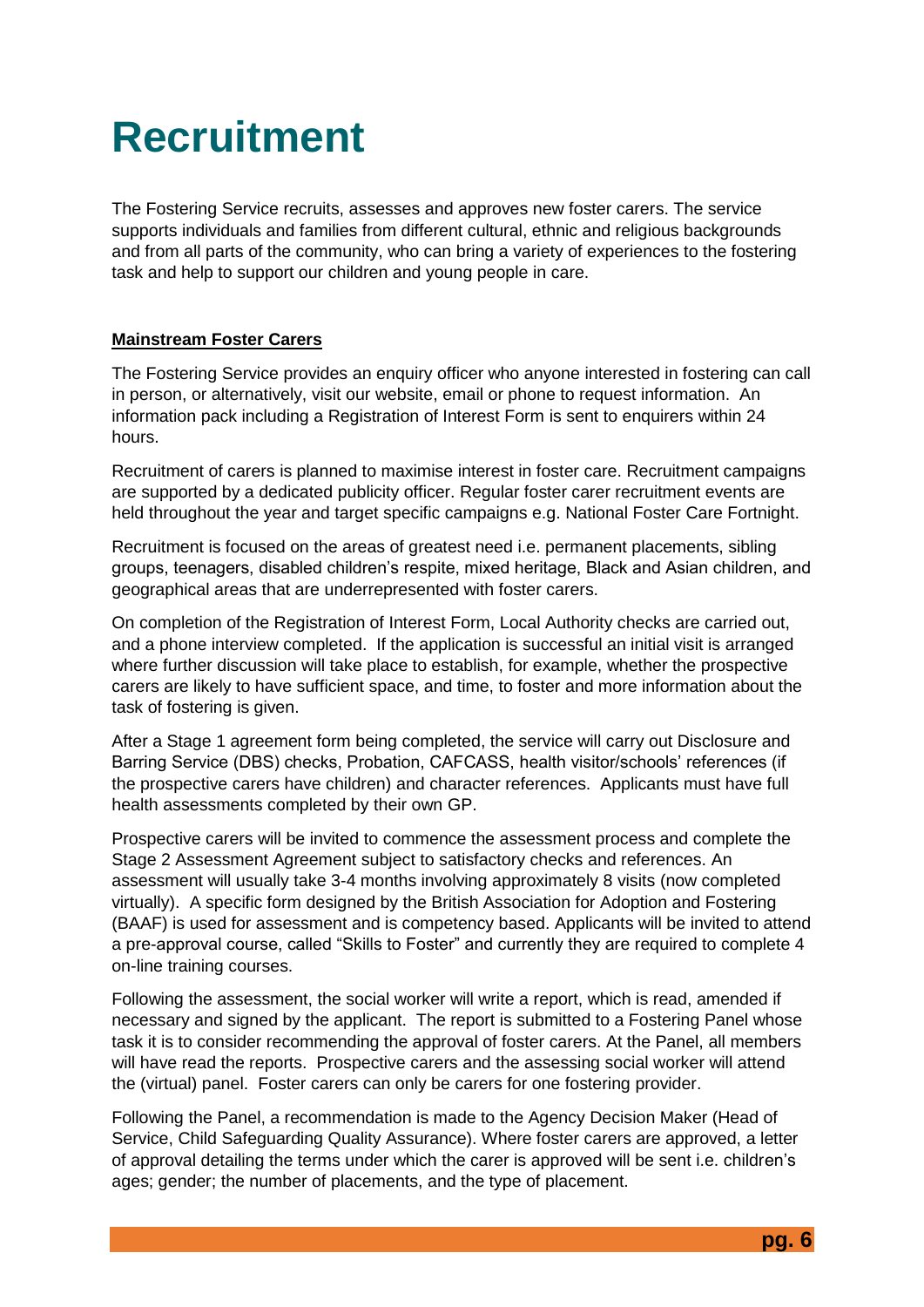If prospective foster carers do not agree with the decision made by the fostering agency, they may appeal to the Fostering Panel to reconsider. If still wanting to challenge the ADM's decision, the applicants can request for the matter to be considered by the Independent Review Mechanism.

Following approval, the carer will be sent:

- Foster Carer Agreement
- Complaints and Access to Records information
- A copy of the Foster Carers National Minimum Standards
- The Fostering Services Regulations (2011/13)
- Foster Carer's Diary & Logbook
- Fostering Network leaflets on record keeping, insurance, contact, regulations
- Information on taxation for carers
- Notification details
- Virtual School Team Information
- Children's guides according to carer's approval
- Application form for Leicester City Council Leisure passes / Library access
- Fostering Training brochure
- Training Support and Development Standards
- Promotional support and information aimed at foster carers

After approval, responsibility for the carer's support and supervision will transfer to the Supervision and Support Team located within the Fostering Service.

#### **Kinship Foster Carers**

A family member or Connected Person may be identified as a potential future foster carer for a specific child or children by a social worker and will be referred for assessment by the Kinship Assessment Team.

The Service Manager, Fieldwork Service, may agree to an immediate placement with the connected person, under Regulation 24 of the Care Planning, Placement and Case Review (England) Regulations 2010 following a joint Initial Viability Assessment (IVA) completed by the Childcare Social Worker and the Supervising Social Worker responsible for IVA's. The child's social worker will inform the Kinship Assessment Team Manager of an immediate placement, if made. This will trigger Stage 1, and a full assessment by the Kinship Assessment Team.

Following recommendation by the Fostering Panel and approval by the Agency Decision Maker, a letter of approval detailing the terms under which the carer is approved will be sent including the specific children's details; the number of placements, and the type of placement.

Following approval, the Kinship Foster Carer will be sent the same information as that sent to all mainstream foster carers as detailed above.

After approval, responsibility for the carer's support and supervision will transfer to the Supervision and Support Team located within the Fostering Service.

Our policy on Connected Person's Foster Care Placements is contained in Appendix 2.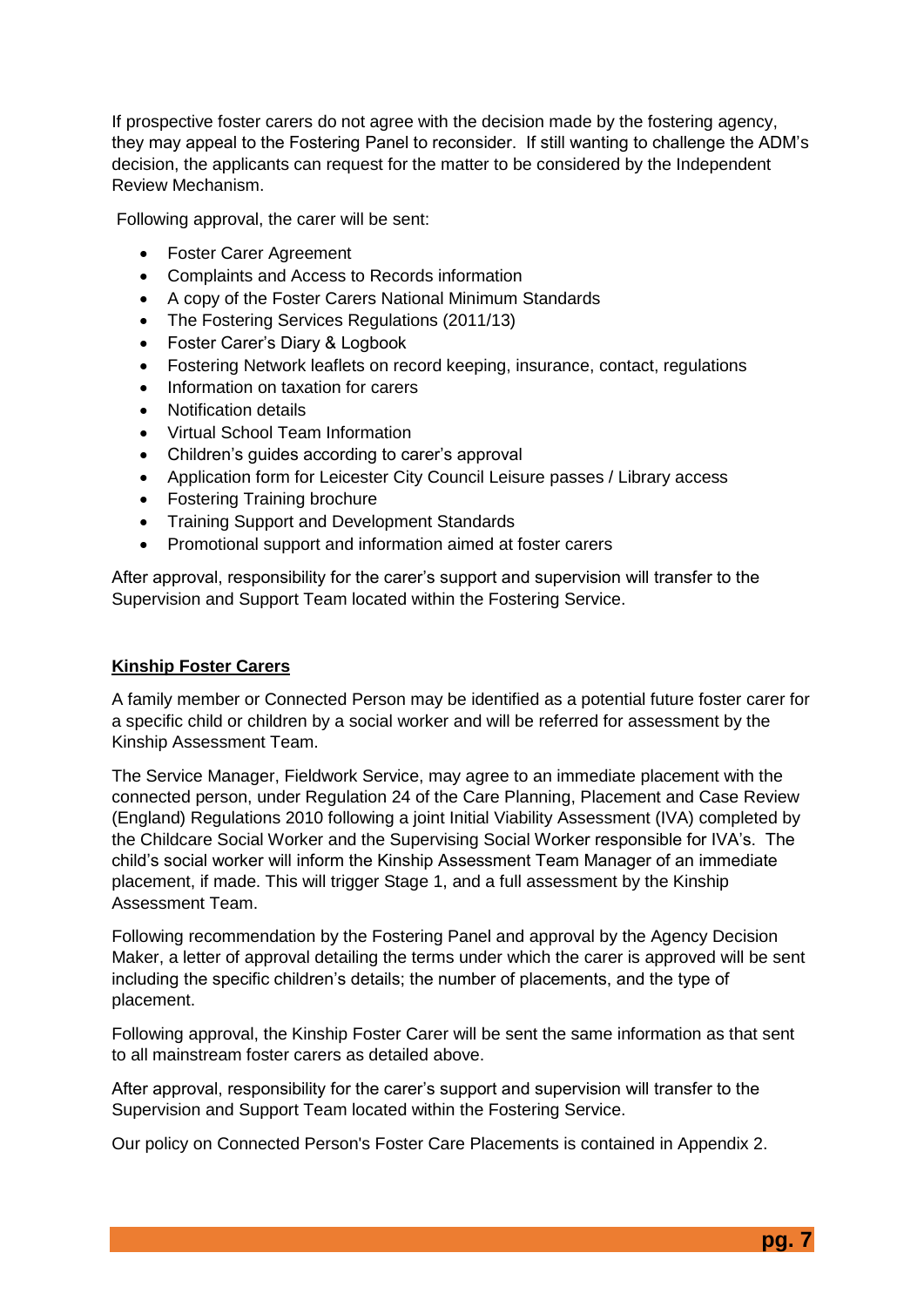# **Different Types of Placements**

The service provides:

- Family placements for children and young people from birth up to and including the age of 18 years.
- Placements for babies and young children, including those with a range of complex needs.
- Placements for disabled children and severely disabled children or children with medical needs who need adapted accommodation.
- Placement for unaccompanied asylum-seeking children and young people.
- Transition support to another placement, return home or independent living post 16/17 years of age, as part of a planned process.
- Placements for children and young people from varying ethnic, religious and cultural backgrounds.
- Support from the Child and Families Support Team (CFST) to provide appropriate direct work to maintain placement stability.
- Support for young people who are aged 18 and continue to live with their foster family as part of 'Staying Put' provisions.

#### **Emergency placements**

These placements are initially provided for 24 hours, and up to 5 working days, pending work to return the child home, to their previous placement, or alternative placement. Some placements may continue to be provided for a short-term period (where the care plan agrees this assessment, and the carer is approved for such placements).

#### **Short-term placements**

These placements are intended to meet the care plan for the young person, to enable the young person to return home or to an alternative placement within a short timescale. Flexibility of care is a significant feature in ensuring success in moving children on to appropriate next placements, at an appropriate time, in consideration of the child's needs and circumstances.

#### **Permanent placements**

These placements are where the child's care plan is permanency, within foster care. Foster Carers return to Panel to approve the match and update their approval as permanent foster carers for the child.

#### **Kinship (Family and Friend) Foster Care**

This provision is where relatives or friends are approved for specific, named children. The length of the placement will vary, dependent on whether permanency is achieved through kinship care, Special Guardianship, or a return to a parent.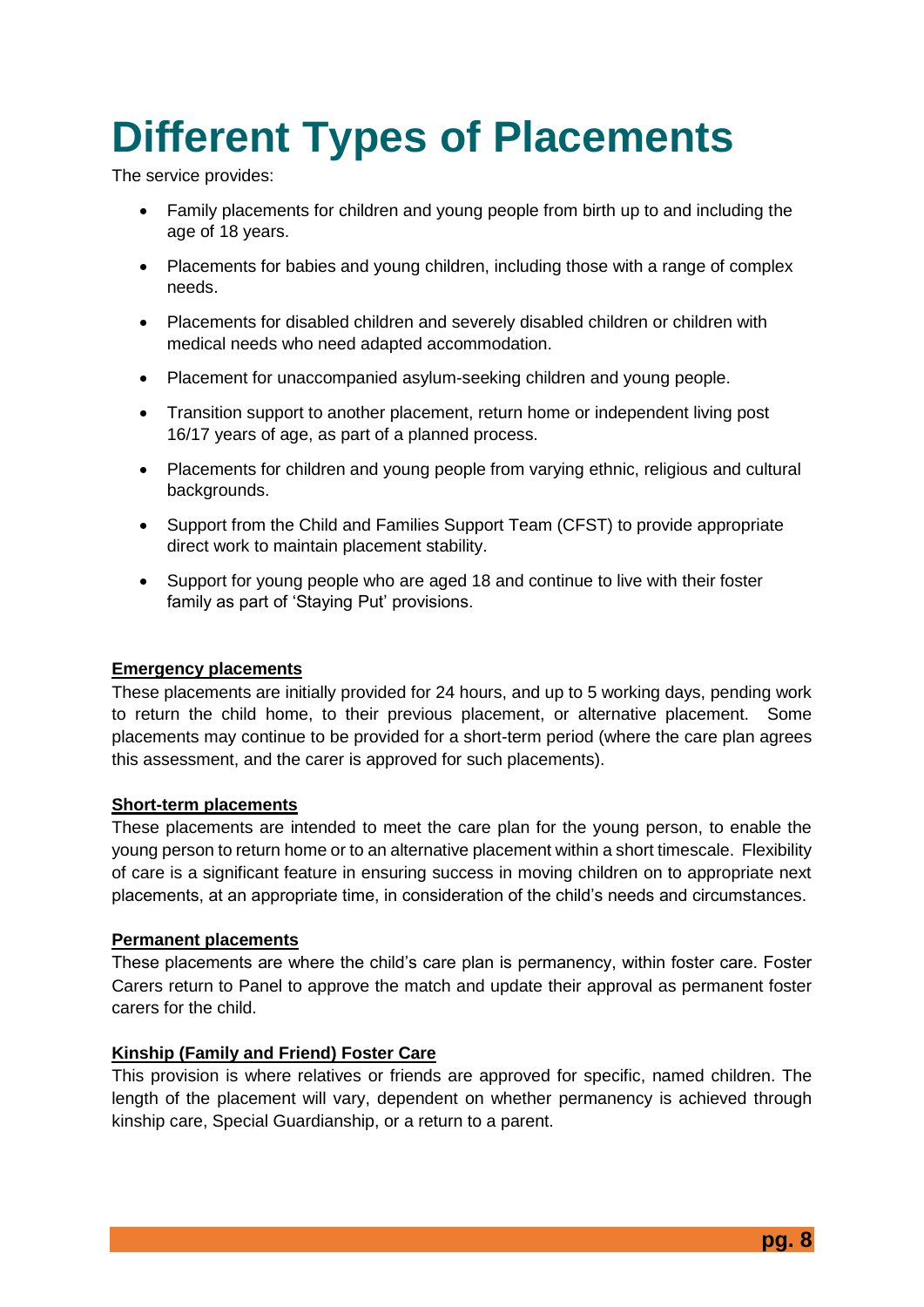### **Specialist Placements (Contract Care)**

This service is provided to children and young people who require an intensive level of support over and above that which mainstream fostering provides. Young people will generally have had their care plan considered and agreed by the Department's Placement Decision Group to access this service.

### **Assessment and Support Plans for Special Guardianship**

The service contributes to the assessment for Special Guardianship Orders and support plans, where the foster carer seeks to, or obtains a Special Guardianship Order (SGO) on a child for whom they are caring.

### **Short Breaks**

This service gives support to families caring for disabled children by providing time limited overnight stays and short breaks for children, to help families to continue to care for their children at home.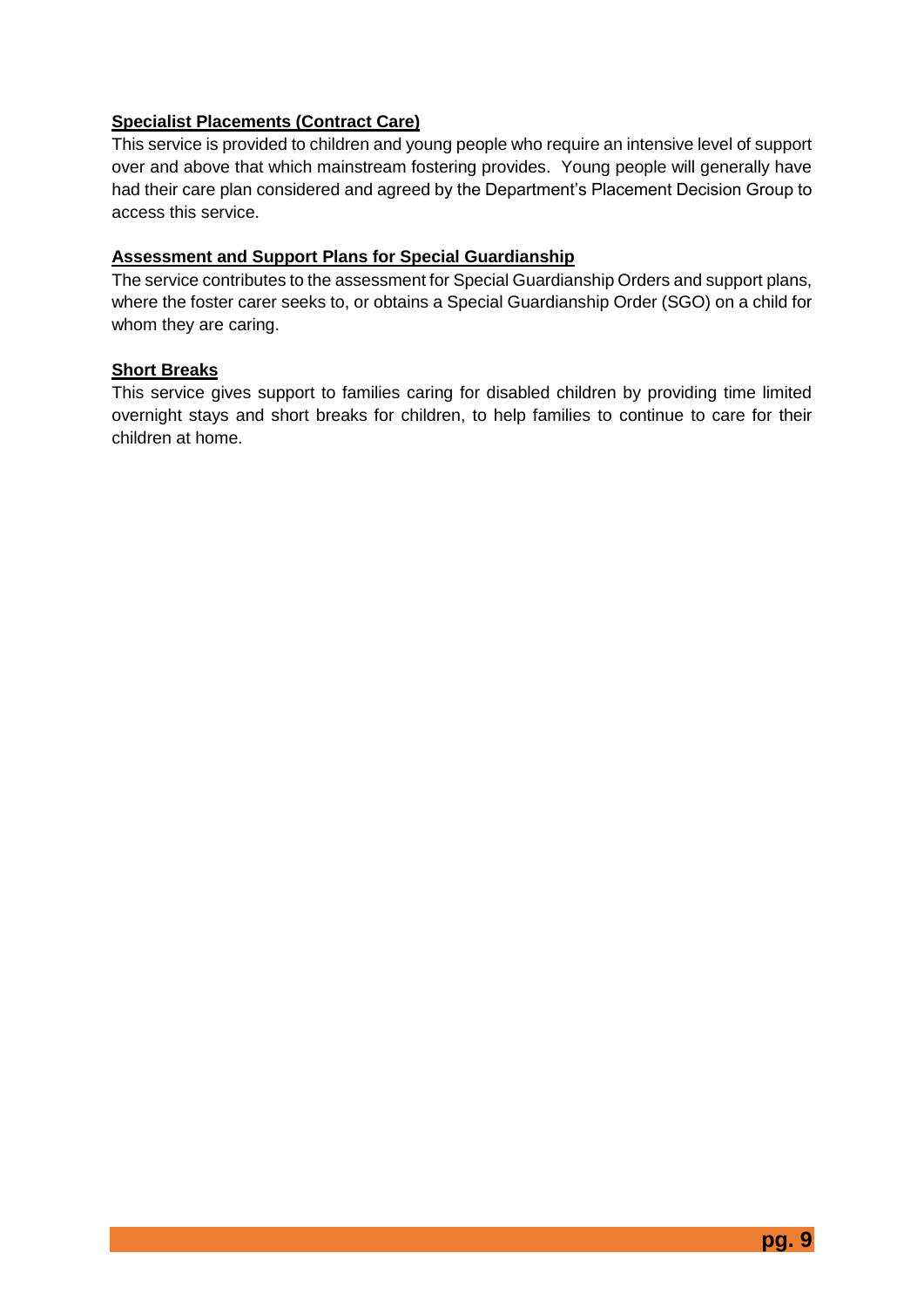# **Support for Foster Carers**

- A named, allocated supervising social worker for approved foster carer(s)
- A 24-hour on-call system staffed by qualified social workers
- An independent 24-hour support line operated by Foster Talk
- Membership for all fostering households to Foster Talk
- A comprehensive Foster Care Handbook
- Recreational activities supported through the Leisure Fund
- Free sports pass for use in all city swimming pools and gym facilities
- Discounted activities and days out though Foster Talk.
- 4 weeks paid leave per year for specialist contract foster carers
- An on-going training programme linked to carers' accreditation levels.
- Briefing sessions on key issues on national and local changes
- Development and peer support group sessions
- Therapeutic support services for children with more complex needs
- Corporate membership of the Fostering Network
- Sons and Daughters support Group for foster carers' own children
- Representation on the Corporate Parenting Forum
- Equipment provided to meet placement needs

### **Ongoing Professional Development**

All carers will discuss their development and training needs with their supervising social worker. New on-line training courses are available to all carers.

An annual training plan is produced by the service, and newsletters are regularly sent to all carers detailing courses available.

There are joint training opportunities for foster carers to attend training with supervising social workers, Fostering Panel members and other professionals.

A carers' annual review will highlight all courses undertaken and in specific circumstances those that might be required to maintain the carers' approval, and to develop carers' knowledge and skills.

Each carer has their own Training Support and Development Standards information, so they can build up a portfolio of training, specific work or research study they have undertaken. Foster carers are encouraged to complete this online and the service will support foster carers to do this successfully.

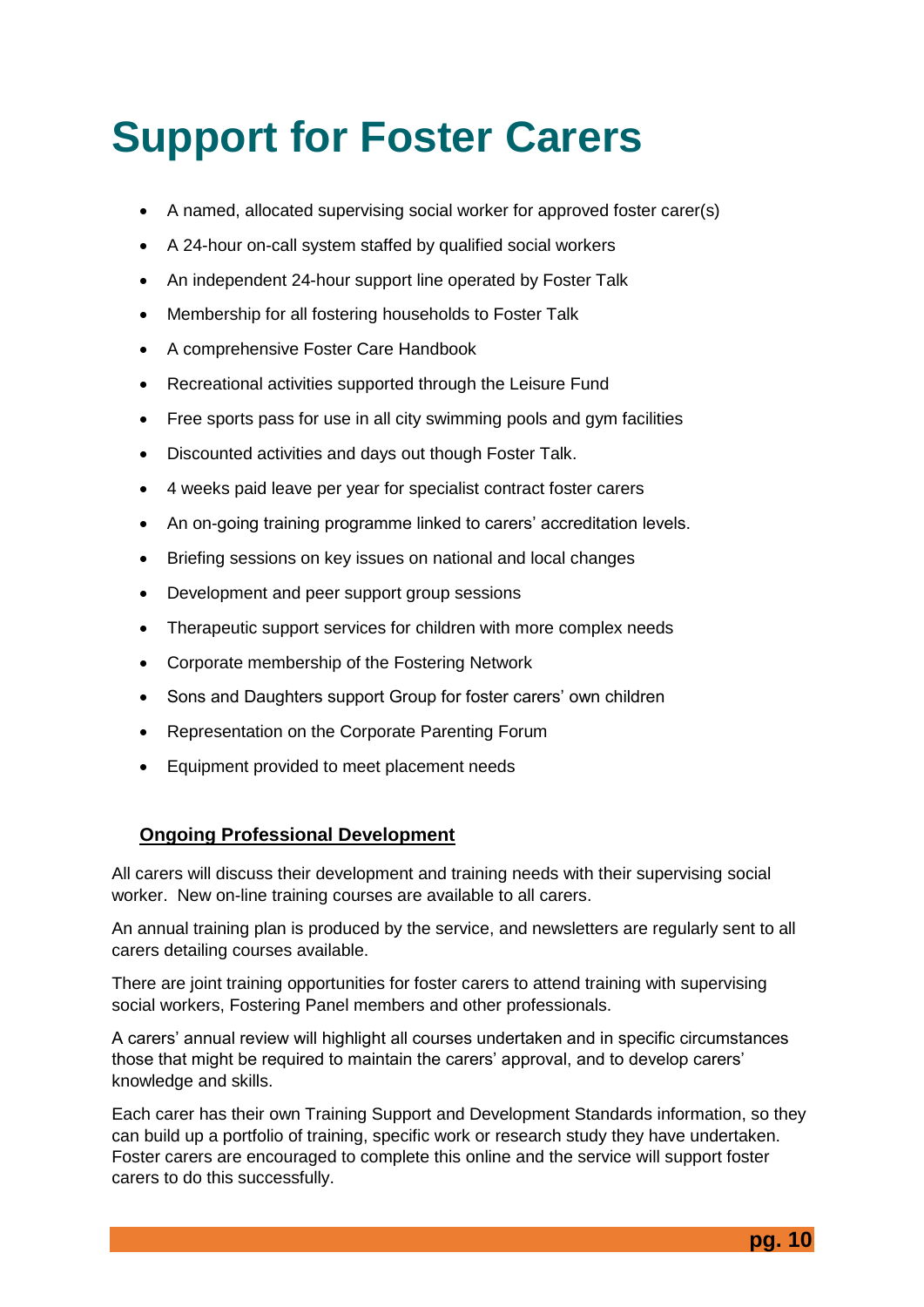# **Support for Young People**

- Access to primary mental health workers for young people who require assessment for services about their behavioural or emotional needs.
- Access to a Virtual School Team of professionals whose remit it is to raise the educational attainment of looked after children and secure appropriate educational arrangements for young people either in mainstream or specialist provision.
- A dedicated health team of Looked after Children's nurses advising and implementing a health care programme to support the general health and well-being of children looked after and living in foster care.
- Access to services available to support young people who are preparing to leave care, to live independently and access education, employment or training into adulthood.
- Free sports pass for use in all city swimming pools and gym facilities and access to a discretionary Leisure Fund to maximise leisure and well-being opportunities.
- A dedicated Children and Young People's Rights and Participation Team, for looked after children to ensure young people know and understand their rights when being looked after.
- Access to advice, assistance and advocacy for children and young people in having their views heard, or in making complaints.
- A regular newsletter for all looked after children and opportunities for young people in foster care to meet.
- Opportunities provided through initiatives supported by the work of the Corporate Parenting Board. These can include free cycle riding courses, free access to museum activities, work experience and apprenticeship schemes, job interview practice and recreational activities.
- An Independent Visitor service for children and young people who do not have visits from their parents or extended family (or a significant adult).
- The opportunity to participate in the Children in Care Council and other consultation activities about the council's services.

#### **Children and Young Peoples Guides**

All children who are placed in a foster home, receive a booklet which informs them of what the service is for, what it might feel like to live in another family home, the services that children / young people can expect from a foster carer and the service, and what to do if they are unhappy about any aspect of their care.

Children and young people's guides are available for differing age ranges and reading abilities and types of placement and reviewed regularly with young people, to ensure the details are updated.

A copy of the children's guide is also available to carers of young people, their parents and social workers on request.

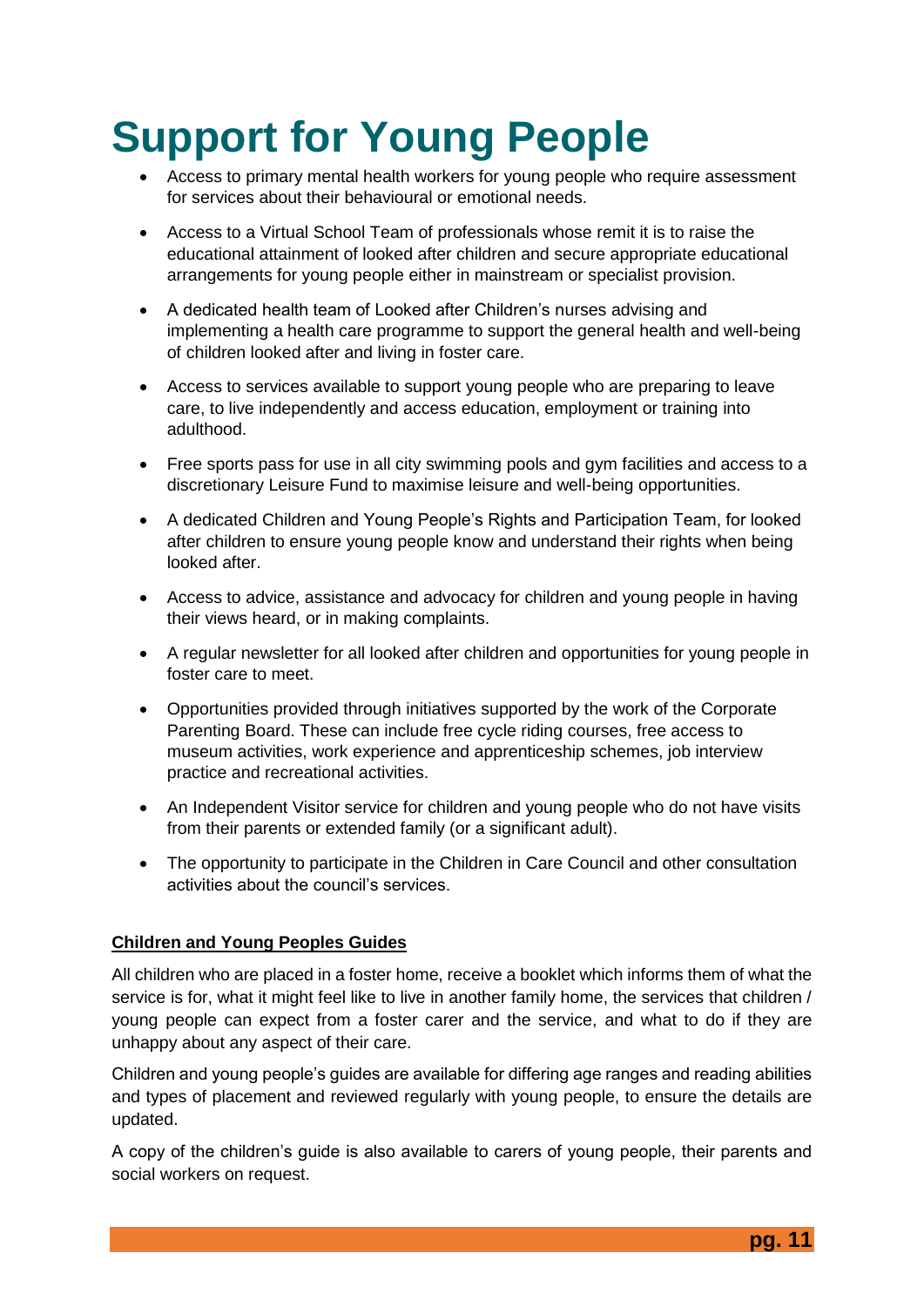# **Monitoring the Quality of the Fostering Service**

The Fostering Service is monitored and inspected by Ofsted.

Foster carers receive at least one unannounced visit a year to their home by the supervising social worker, and regular supervisory visits.

The Service Manager responsible for the day-to-day management of the Foster Care Service monitors a range of matters identified in the Fostering Service National Minimum Standards and Regulations 2011 (Regulation 35 (1), to ensure the standards are adhered to and the service is developing to meet the needs of a range of children.

Inspectors from Ofsted inspect the Local Authority's Foster Care Service as part of the inspection of local authority childcare services according to requirements laid down by the Department for Education and can contact or inspect foster care homes unannounced.

Complaints made about the Service, including carers, are monitored on a routine basis; this also includes any allegations made about staff or carers. A central record is kept of all complaints as part of the agency's quality management process; these records are open to inspection by Ofsted.

All Looked after Children and young people have an Independent Reviewing Officer (IRO) who chairs their Looked after Child Review meetings to ensure their care plan is being met and they are being provided with quality care by a range of services to meet their needs. The IRO's role is to ensure the 'child's voice' is at the centre of their plan, but to also ensure parent's and foster carer's views are considered alongside other parties in relation to how well a child is progressing.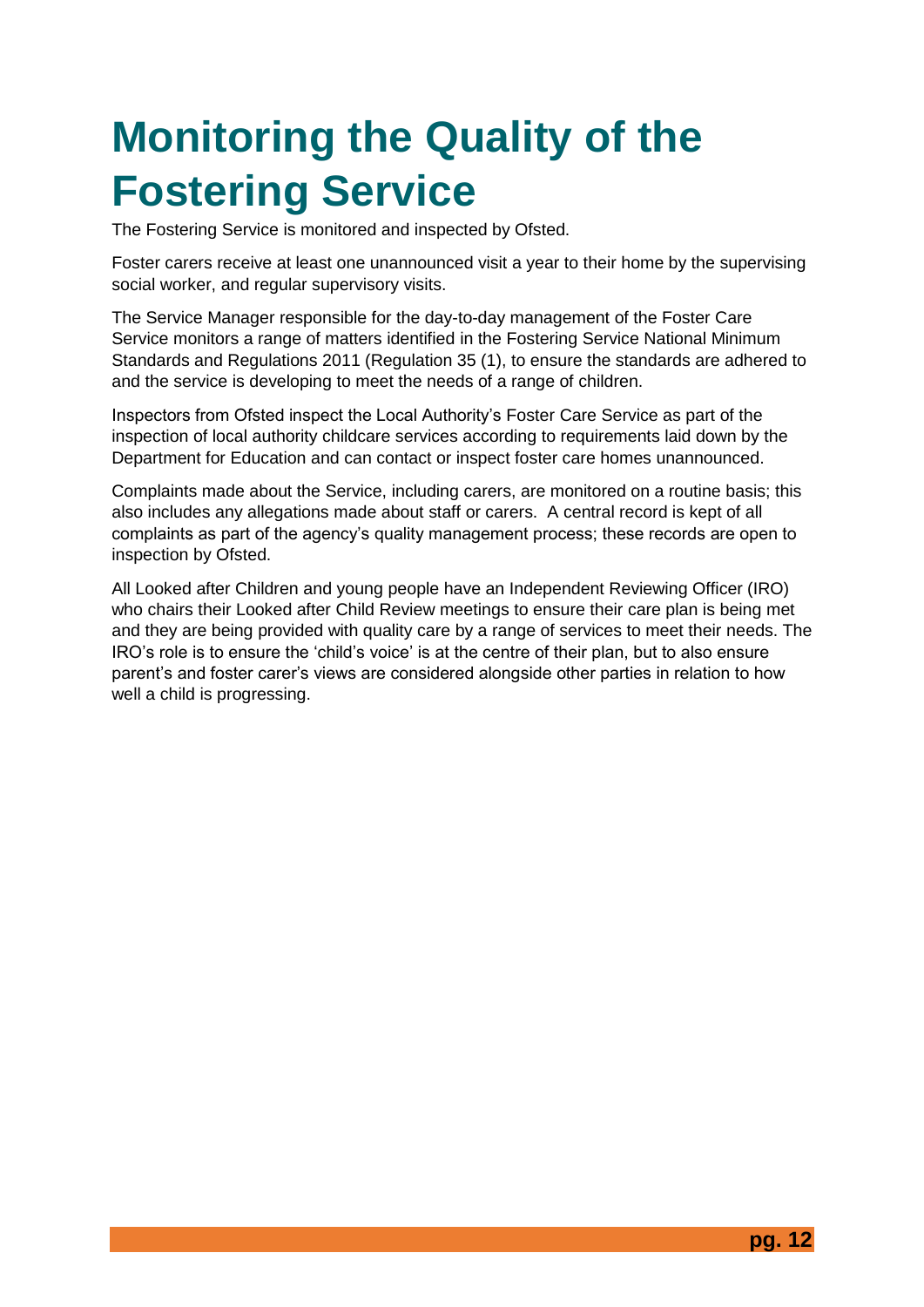# **The Role of the Fostering Panel**

The fostering panel only considers whether:

- Prospective carers are suitable to provide foster care, and
- Carers are suitable for a particular child or children (matching)
- The Panel has responsibility to take an interest in the general running of the fostering service and to receive reports giving over-view information about the general running of the team.

The Fostering Panel is governed by guidance and regulations. Panel members include:

- An independent chair
- Independent Vice Chair
- Social workers with experience of fostering and other relevant specialisms
- Independent Members (not employed by the Fostering Service and who may have personal experience of fostering or other relevant experience).
- Panel Adviser

The fostering panel meets twice monthly and occasionally monthly to ensure the process is not subject to delay.

Prospective carers are encouraged to attend the Fostering Panel.

Following a recommendation of the Fostering Panel, the papers and minutes of the meeting will be passed to the Agency Decision Maker who has responsibility for decision making on behalf of the Agency. The decisions are made following consultation with the panel adviser and access to the panel minutes. Decisions are made within seven days of the approved minutes of the panel recommendation. The decision will be put in writing to the prospective carer(s).

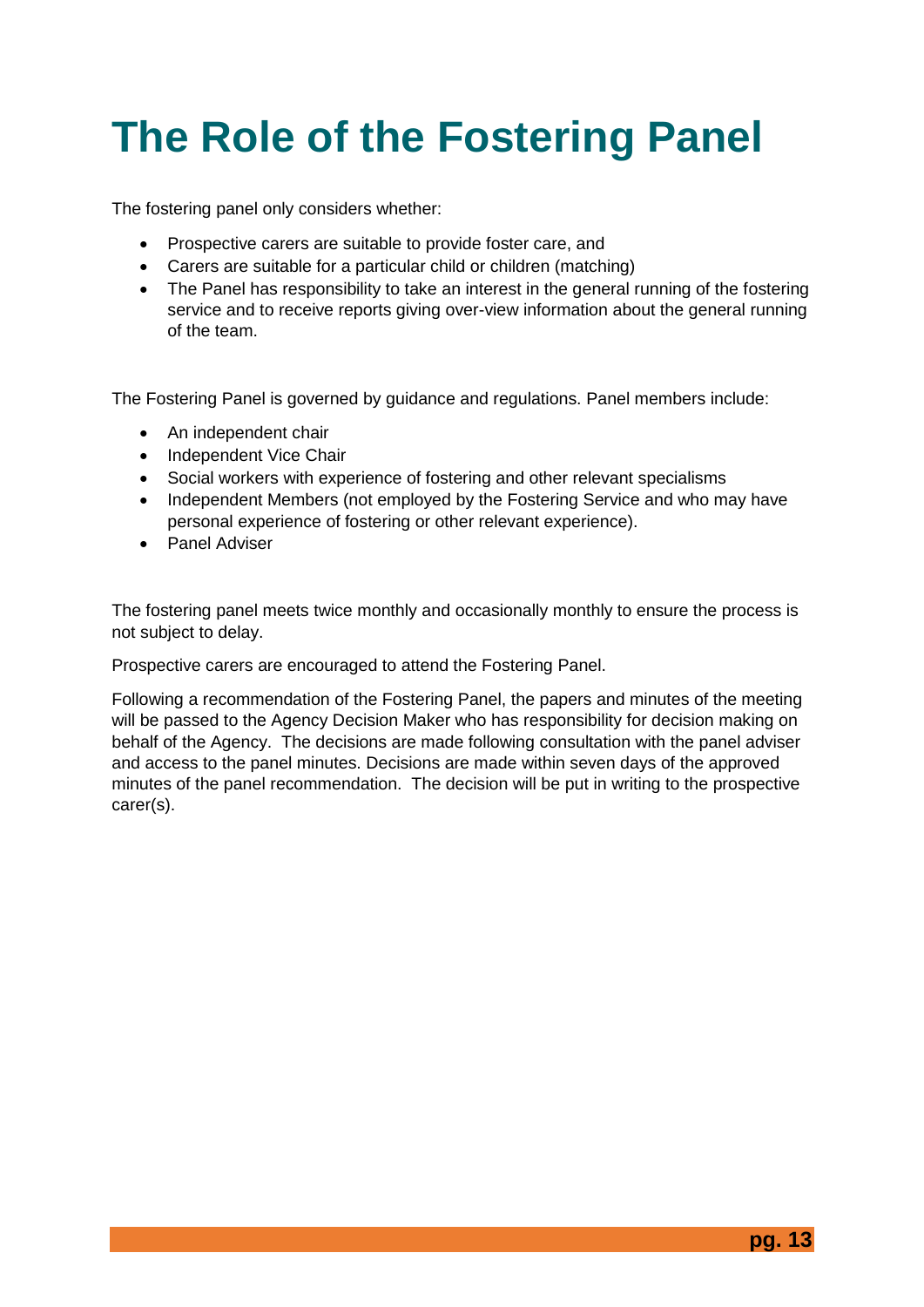# **Complaints Procedure**

The Fostering Service has a complaints procedure. Copies of the procedure and complaints forms can be requested from the Fostering Service by telephoning: 0116 454 4510.

All complaints and matters of concern are treated with respect and will be dealt with as promptly as possible, within specified timescales. The fostering service aims to resolve problems in the first instance by informal negotiation.

Children who are living in foster placements are children in care of the Local Authority and have access to the Council's Children's Rights Officer, who will assist any child in making a complaint if they wish and support them throughout the complaints process.

Whilst the investigation is ongoing the designated Complaints Manager will make sure that carers and young people are informed of progress.

Where it is appropriate, the parents of children (or legal guardians) will be informed of any complaint or allegation made and the outcome, and their views considered.

Parents and family members, friends or advocates can act on behalf of a child to make a complaint about the Fostering Service or the child / young person can ask the Children's Rights Service to support them.

Contact details for the **Complaints Manager** are as follows:

Freepost RTRZ-TSAH-EXBZ Complaints and Access to Records Team Leicester City Council 10 York Road Leicester LE1 5TS **Telephone:** 0116 454 0613 **Email:** youngpeople-complaints@leicester.gov.uk

If following the local complaints process the carer or young person remains unsatisfied with the outcome, the Local Government Ombudsman investigates complaints about Council services. The Ombudsman can be contacted at:

### **Local Government Ombudsman**

The Oaks No2 Westwood Way Westwood Business Park Coventry, CV4 8JB **Telephone:** 024 7682 0000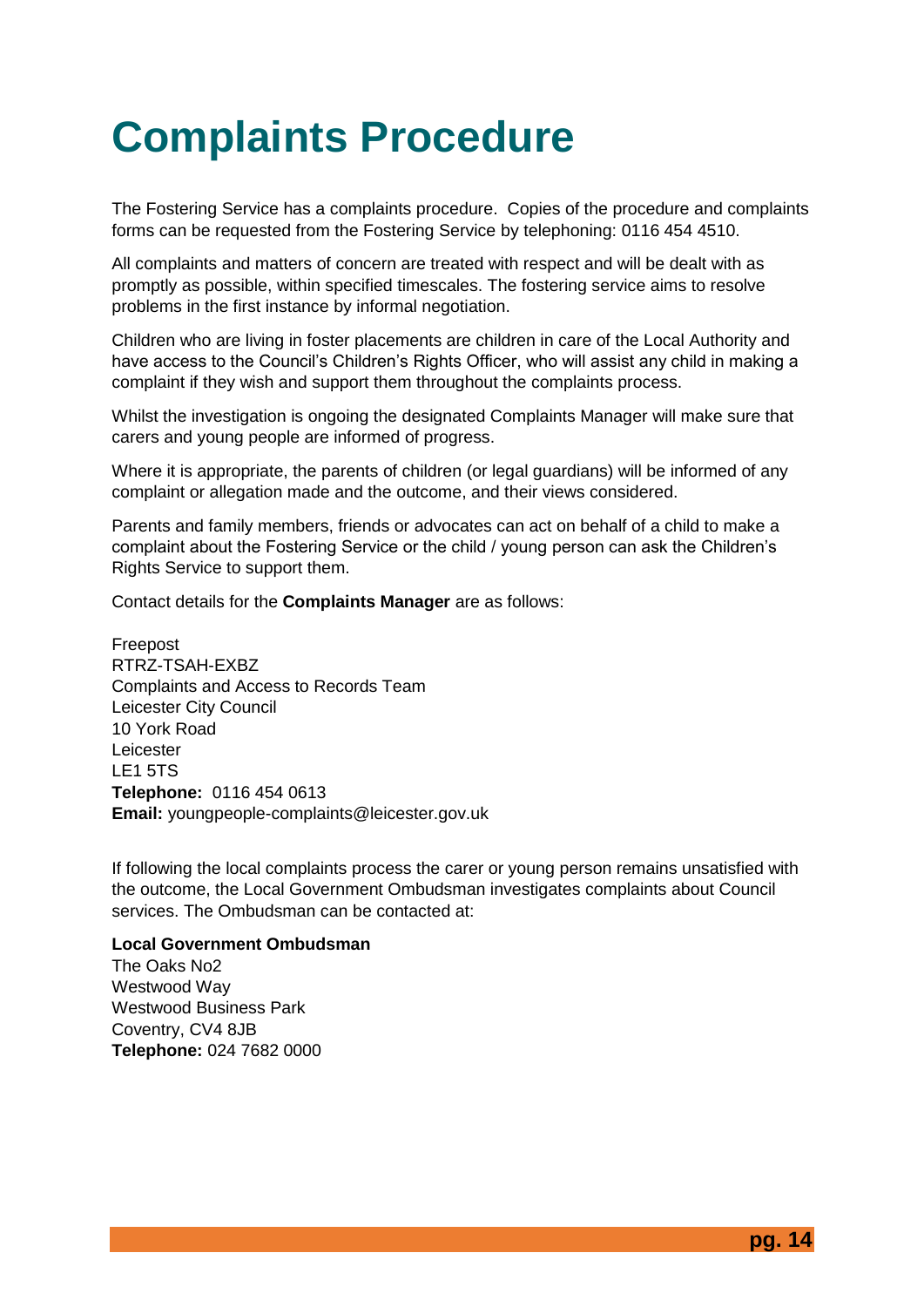# **Safeguarding Arrangements**

All carers will receive training on the local child safeguarding arrangement in accordance with the LSCPB procedures.

The Fostering Service adheres to all the policies and procedures of the Leicester Safeguarding Children Partnership Board in keeping children safe and responding to concerns when children are thought to be at risk.

The Fostering Service will listen to every concern that is raised with them about the care of children who are placed in its service. If there are concerns about the welfare or treatment of children physically; sexually, emotionally, or about neglectful care, the service will initiate enquiries in accordance with local safeguarding children procedures.

The assessment of foster carers includes the taking of full employment and accommodation histories. Checks with the Disclosure and Barring Service (DBS) and local authority checks are completed on everyone aged over 18 years of age living in the household. A range of referees are contacted and visited prior to foster carer approval.

Where concerns are made about the foster carers or that of their family, there is a procedure within the Fostering Service to inform carers (at an appropriate time) of any allegations made about them and what is likely to happen. This procedure is also laid out in the Foster Carer Handbook and for staff in the staff procedure manual. (Copies can be requested from the Fostering Service).

Allegations that are made against foster carers are investigated using an established procedure whereby all allegations are considered by the Local Authority Designated Officer (LADO). An independent person chairs the initial strategy meeting and oversees the process to ensure its timeliness.

In the event of complaints or concerns being raised, foster carers will receive support from the Foster Care Service and Foster Talk. Children will be supported by social workers, a Children's Rights Officer, Independent Visitors, and the family as appropriate.

During any safeguarding investigation, the placement of the child (and any other children) will be carefully considered during all stages of the investigation and subsequently when the outcome of the investigation is known.

Children and carers and relevant others will be informed of the outcome of any investigation.

The Fostering Service works closely with the placing social workers for the children, the Safeguarding Unit and relevant others including Police, to co-operate with any investigation and ensure records are kept of all complaints and allegations made and their outcomes.

Each foster care family will have a Safer Caring Policy completed prior to approval, and regularly reviewed. The Safer Caring Policy aims to reduce risks to all family members and the Looked After Child.

When an investigation has been held, and where there is a substantiated allegation of abuse made about a foster carer, this will be reported to Ofsted, as outlined in the Foster Care Standards and Regulations (Regulation 29 and 37).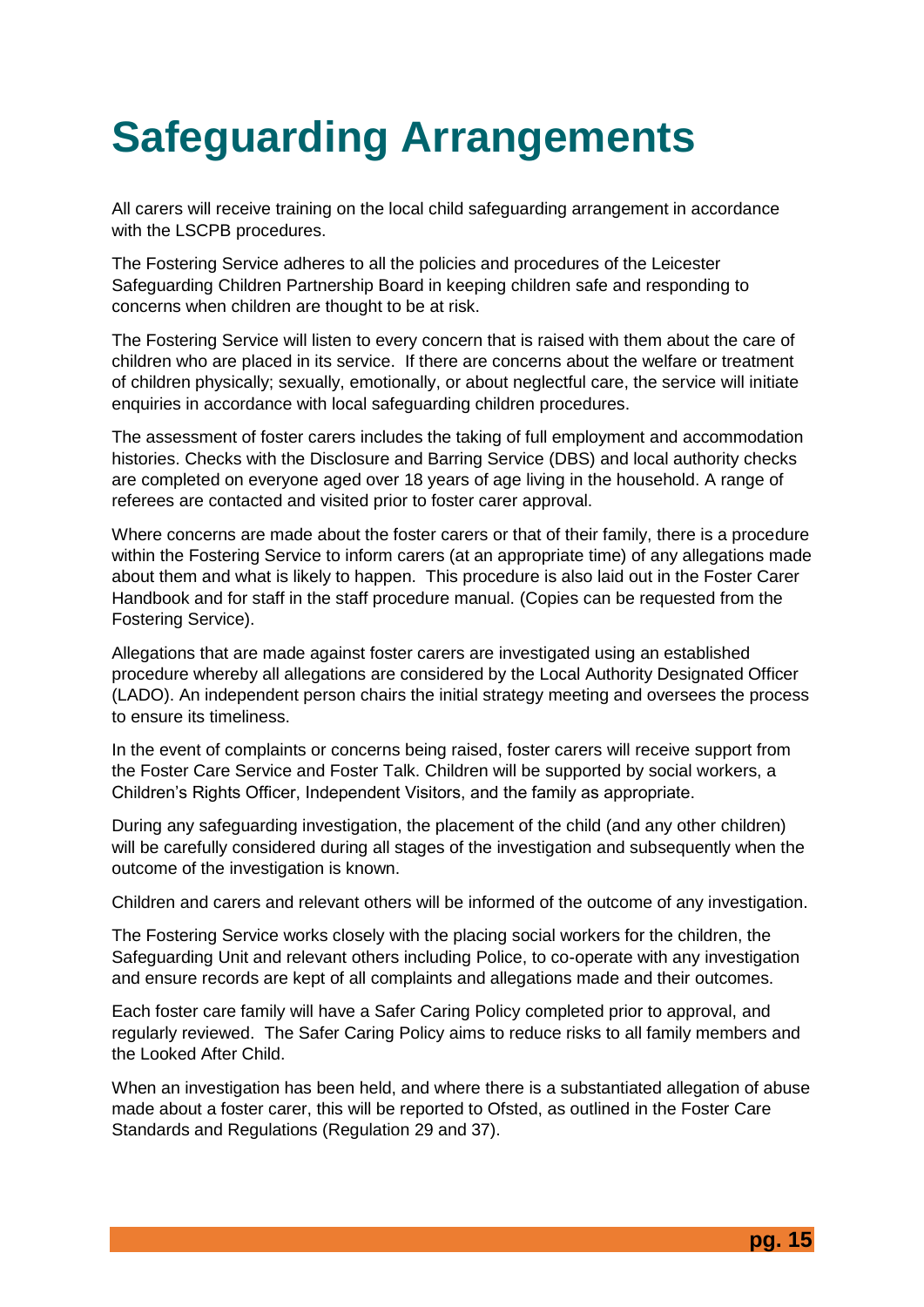# **Appendix 1: Recruitment Pathway for Mainstream Carers**

**1.** Enquiry received. Enquiry Officer inputs on database.

**2**. Information pack sent out – booklet and Register of Interest Form (ROIF).

**3.** Completed ROIF returned. Enquiry Officer inputs on database.

LA checks completed.

**4.** Team Manager allocates ROIF to SSWs.

Telephone interview completed. Initial visit completed (if appropriate) Application accepted or declined. Letter sent to applicant to advise about the outcome.

**5.** Stage 1 assessment allocated.

Stage One Agreement completed

Checks and references completed. DBS completed. Medicals, training and learning identified.

Move to Stage 7 if satisfactory. Stage 6 if not

**6.** Assessment ended due to Stage 1 information.

Letter sent within 10 working days of last information received.

**7.** Stage 1 completed

Applicants are advised they will move to Stage Two

Stage 2 assessment process commences.

**8.** Stage 2 assessment report completed

All paperwork completed in file – electronic and paper.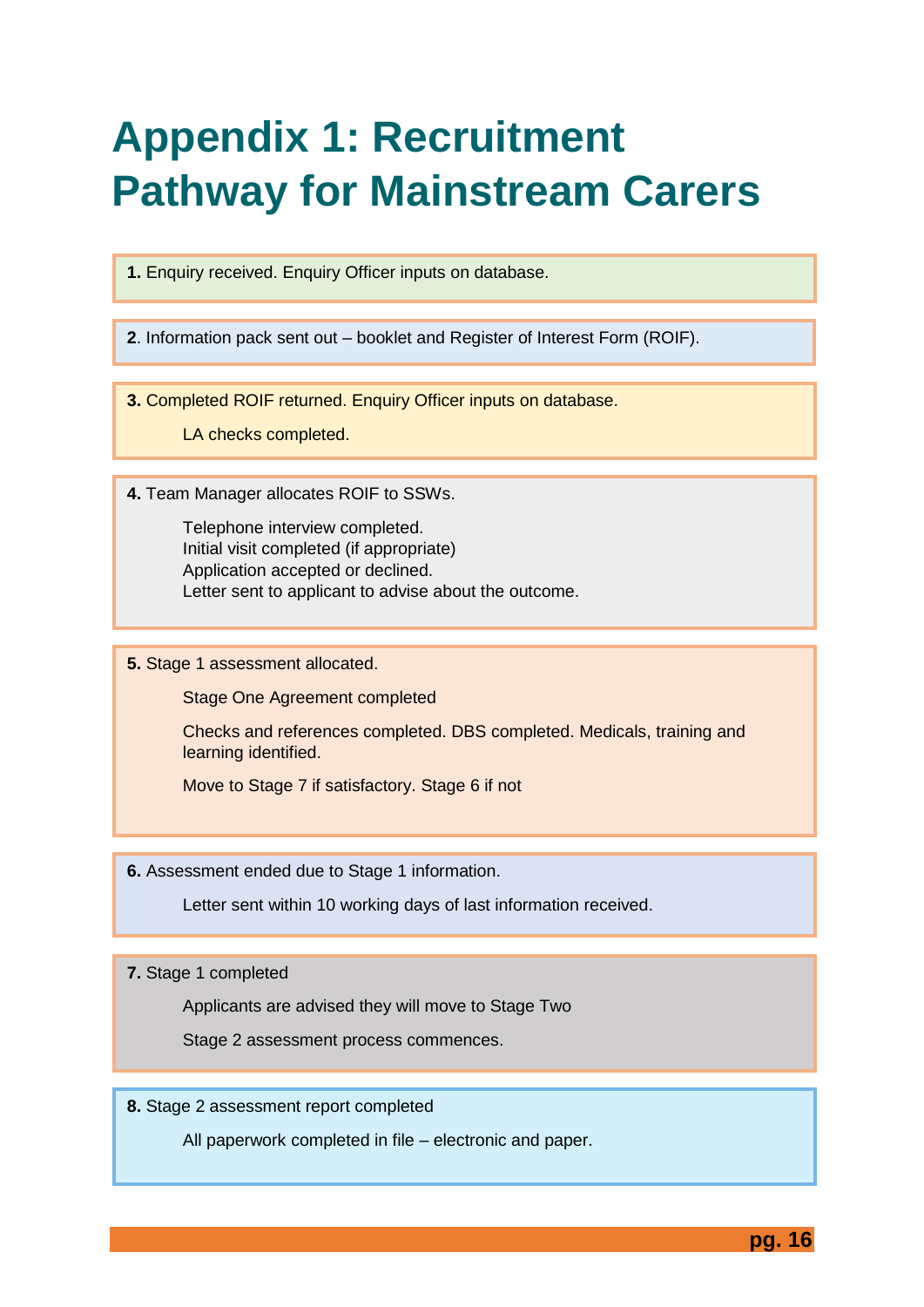**9.** The assessment report is presented to the fostering panel which makes a recommendation to the Agency Decision Maker – the prospective foster carer is encouraged to attend with the assessing social worker

**10.** The Agency Decision Maker considers the Fostering Panel recommendation and any other advice before making the decision as to the suitability of the prospective foster carer to be approved as a foster carer for Leicester City Council

**11.** If the prospective foster carer is unhappy with the decision (qualifying determination), then they may make representations or request that the Independent Review Mechanism review the decision.

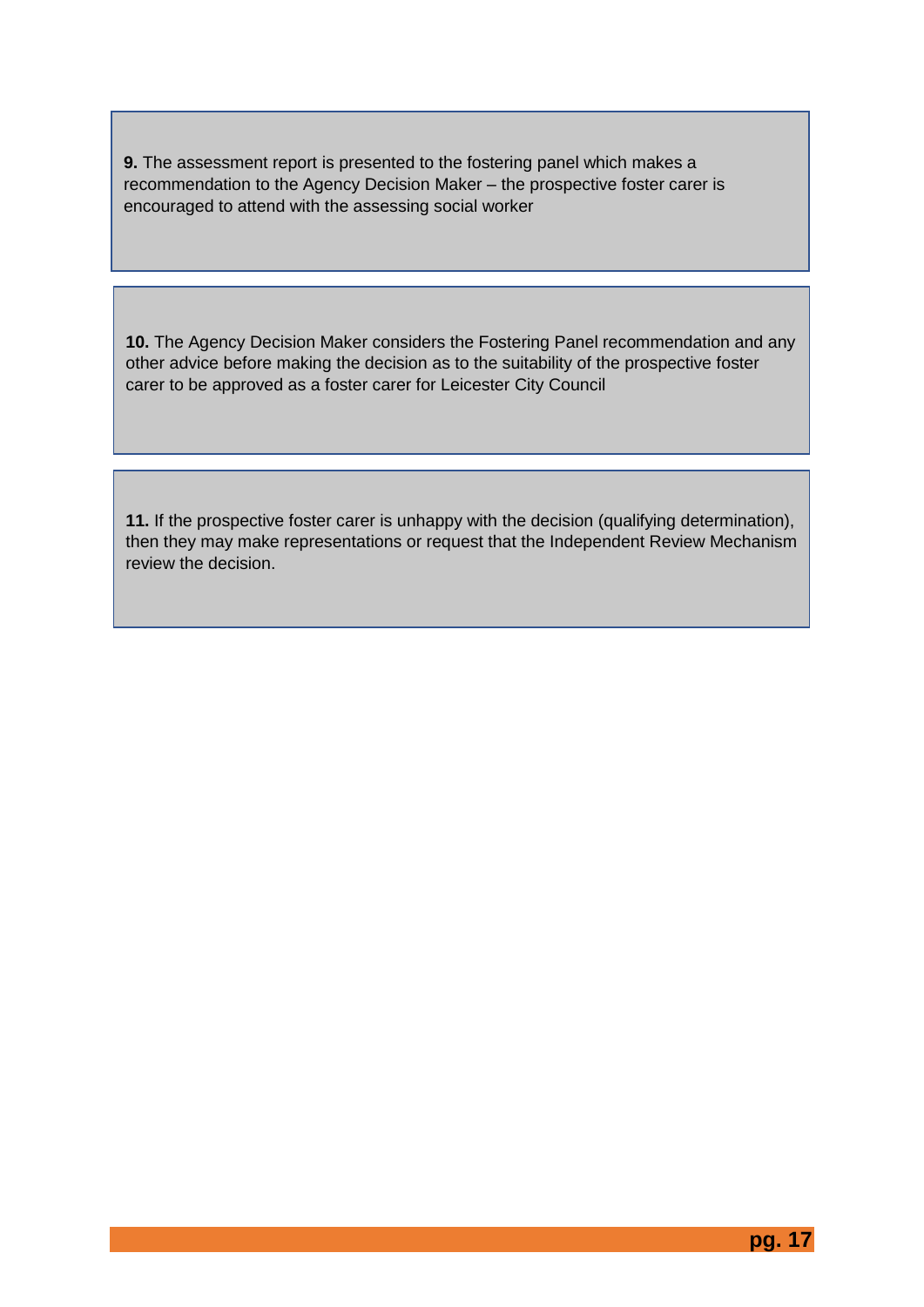# **Appendix 2: Kinship Foster Care Policy**

## **1. Introduction**

- 1.1. Kinship Foster Care is where a Looked After Child or young person lives with family, friends or other people who are 'connected' with them, in a placement approved by the Local Authority; this will be under a Care Order (Section 31 Children Act 1989), Interim Care Order, or provision of accommodation by agreement (Section 20 CA 1989). Kinship foster carers are assessed and approved under The Fostering Services Regulations (2011) in line with BAAF Guidance, Fostering National Minimum Standards and the Care Planning Placement and Case Review Regulations (2010).
- 2. A key principal is that children and young people should be enabled to live within their families where it is consistent with their welfare. If children and young people cannot remain at home, then placement with family, friends or connected people should be explored. Having a secure attachment and placement stability are important in building resilience and promoting children's long-term well-being. Children within kinship care are generally reported to feel secure, happy and feel a sense of belonging within their family. Research also evidences high levels of commitment from Kinship carers, their strong bonds with the children, the pleasure they find in the children themselves and the satisfaction they derive from caring.
- 2.1. Kinship placements can allow children to maintain positive links with their heritage and their sense of identity and self-esteem can be maximised.
- 2.2. However, kinship placements can also present challenges. Many carers are grandparents where issues of age and health may be a significant factor. There may also be complex family relationships, housing overcrowding or financial difficulties. Carers need time and the opportunity to reflect on the impact of their decision. Ultimately, the assessment process with Kinship carers is designed to weigh up these factors with the welfare of the child/young person as the priority.

### **3. Assessments of prospective kinship carers**

- 3.1. In Leicester, assessments are undertaken by the Fostering and Kinship Assessment Team.
- 3.2. The workers within the team undertake assessments of prospective carers and provide, supervision and support to the carers where a child has already been placed with the carers. Once approved, the ongoing supervision and support of kinship foster carers passes to the Supervision and Support Team. Where children and young people leave kinship care via rehabilitation to birth parents or via permanent orders such as Special Guardianship Orders the Supervision and Support Team in conjunction with the child's social worker continue to provide support until the order is made or the child returns home.

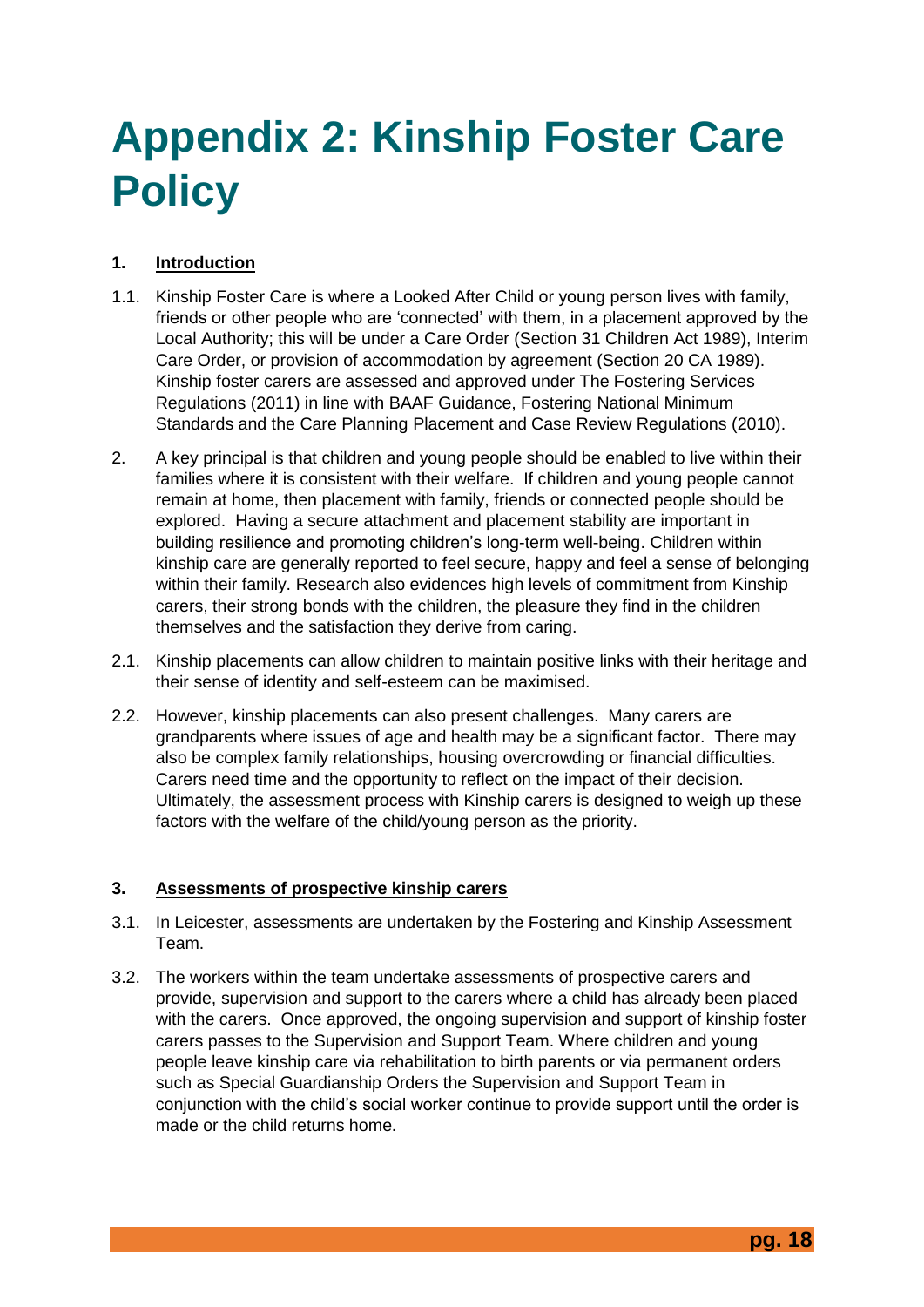3.3. All referrals are welcomed without prejudice. This includes referrals irrespective of the age, gender, sexuality, or ethnic, cultural and religious heritage of the applicant. Where possible assessments are allocated to Social Workers that reflect the heritage of the applicant. The assessing Social Worker will be provided with access to appropriate support and guidance.

### **4. The Referral System**

4.1. It may be the case that there are several family members and/or friends who come forward to care for children. Social workers undertake a joint "initial viability assessment" (IVA) along with an experienced worker from the Kinship Team to identify whether a full assessment is needed.

### 5. **The joint Initial Viability Assessment**

- 5.1. When undertaking this viability assessment, the following will be covered.
	- *Relevant sections of BAAF Form C*

Interviewing the prospective carers: This will cover issues such as their motivation, their relationship with the children, birth parents and contact. Issues of safety, parenting capacity, and family history are covered and areas such as whether the applicants have any major health or child protection concerns. See Schedule 4 of the 2010 Regulations.

*Assessing the accommodation.*

Assessment is made of the space for a child or children and the safety of sharing a bedroom.

*Safety checks,* 

Social Care client database (Liquid Logic) and CAIU checks are completed on all members of the household, checking with other Local Authorities if the proposed carers are known to them, if they do not live in Leicester City.

 *The child's wishes and feelings* about the proposed arrangements must be considered.

#### **6. 'Regulation 24' Placements**

- 6.1. There is provision in the legislation for Looked After Children and young people to be placed with carers for a time limited period where a full kinship foster care assessment is to be completed. The principle behind this is to not delay placements and/or minimise placement moves.
- 6.2. Where an immediate placement is made, checks are undertaken, and the Joint IVA completed, before placement. Good practice includes viewing case files the department holds on potential carers, to identify any concerns or risks to the child.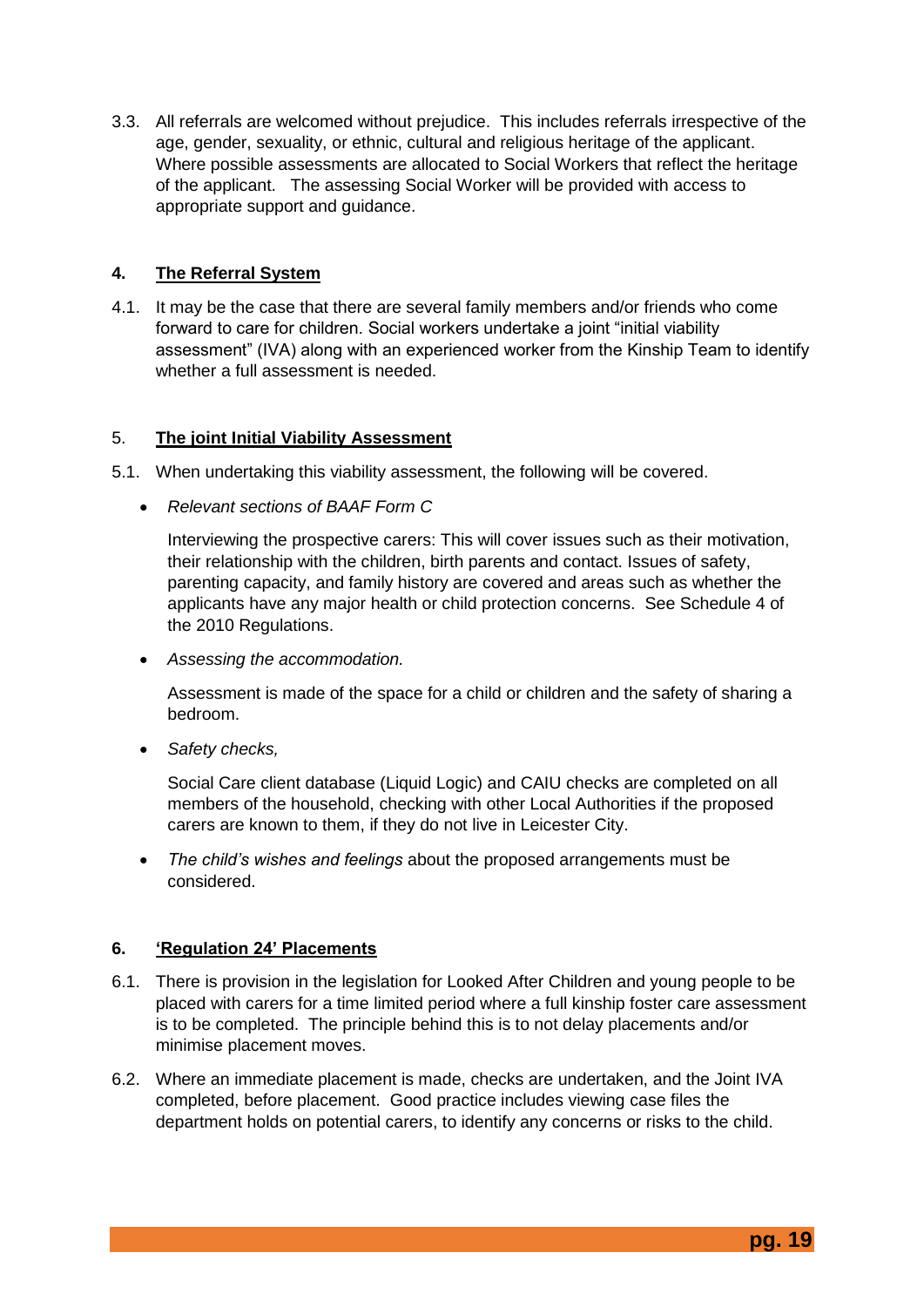- 6.3. Temporary approval is granted. Information about the child including the Care Plan, is given to the carer, and a Placement Plan is prepared. The Child's Social Worker will visit weekly until the first Review, and then at least monthly. The full assessment is then undertaken.
- 6.4. Where a child has been placed under Regulation 24, although such placements may be positive in the longer term, there is clearly some degree of risk if the outcome of the assessment is not positive.
- 6.5. A Foster Carer Agreement (Regulation 24) is signed by the carers, and Service Manager. The carers will receive a Fostering Allowance and are eligible for equipment.
- 6.6. If the full assessment has not been completed after 16 weeks, agreement is sought for an extension to the temporary approval, (Regulation 25). The IRO is informed. The extension is up to a further 8 weeks.

#### **7. The Assessment Process**

- 7.1. Kinship foster carers are subject to a comprehensive assessment process as mainstream carers, but the assessment is focussed on meeting the needs of the specific child/children rather than generic issues. The BAAF Form C is used.
- 7.2. The assessment itself comprises the following:
	- A series of weekly home visits (usually 6 to 10 visits) covering the applicants' history, relationships, support networks, parenting skills, child protection issues, ADP issues.
	- Applicants have a full medical with their GP.
	- A minimum of 3 referees are interviewed one family member and two nonrelated individuals.
	- Statutory checks are undertaken (DBS, Social Care Records, CAFCASS, Housing, Schools, Health Visitor, Employer).
	- The views of the looked after child/children are sought as are the views of any children or young people in the household.
	- Birth parents are asked about their knowledge of the parenting provided by the applicants, historical and current.
- 7.3. Workers undertaking the assessment will make a recommendation as to whether prospective carers should be approved as kinship foster carers. This is presented as a report to the Leicester City Fostering Panel that meets on a monthly basis. The Fostering Panel then makes a recommendation to the Agency Decision Maker.
- 7.4. If the outcome of the assessment (at any stage of the process) is negative, this will be discussed with the applicant, the Team Manager and Social Worker and an appropriate course of action decided upon. Legal advice will be sought, particularly in care proceedings, and advice given to the applicant.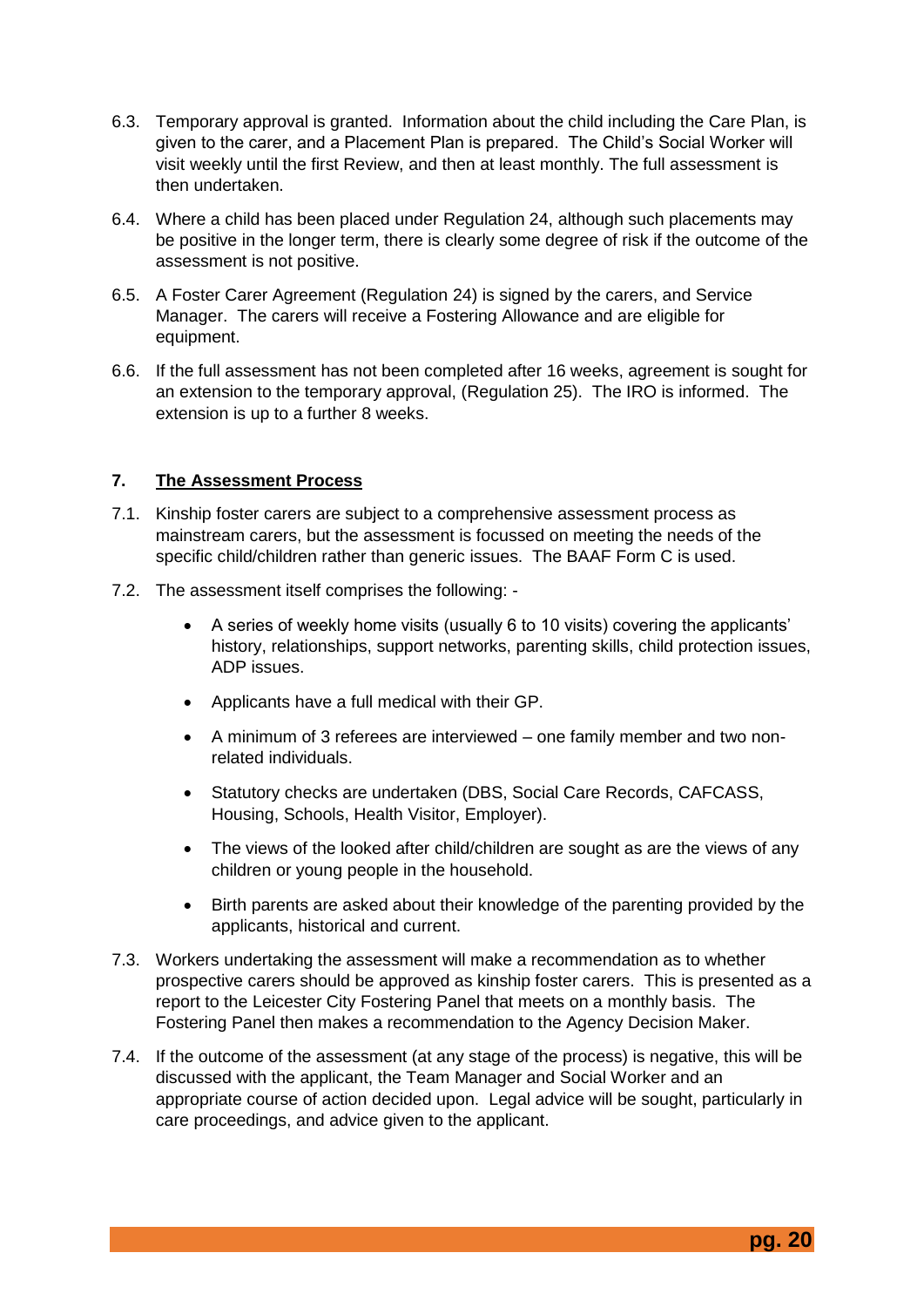### **8. Support to Kinship Foster Carers**

- Kinship foster carers are entitled to receive the full fostering allowance (this includes Regulation 24 and 25 Placements).
- Kinship Foster carers are eligible to take up all the training offered by the Fostering service.
- Kinship foster carers receive specific training related to kinship issues. They are expected to complete First Aid and Training, Support and Development Standards training offered by the Fostering Service.
- Kinship foster carers can get practical help with start-up costs and equipment such as beds, bedding etc.
- All Kinship Carers will have an allocated Supervising Social Worker and have access to out of ours support available to all Foster Carers.

### **9. Post Approval**

- 9.1. All kinship foster carers have their own Supervising Social Worker. Their role is to supervise the placement and carers. Regular supervisory visits are undertaken alongside Unannounced Visits and Annual Reviews.
- 9.2. Where appropriate we will also provide advice to carers on how to secure legal orders for permanency eg; Special Guardianship Orders and complete the necessary reports in conjunction with the childcare social worker.

#### **10. Partnership working**

Crucial in the success of kinship foster care placements is the degree of communication and partnership working between Social Workers, Kinship Foster Carers and Supervising Social Workers in the fostering service.